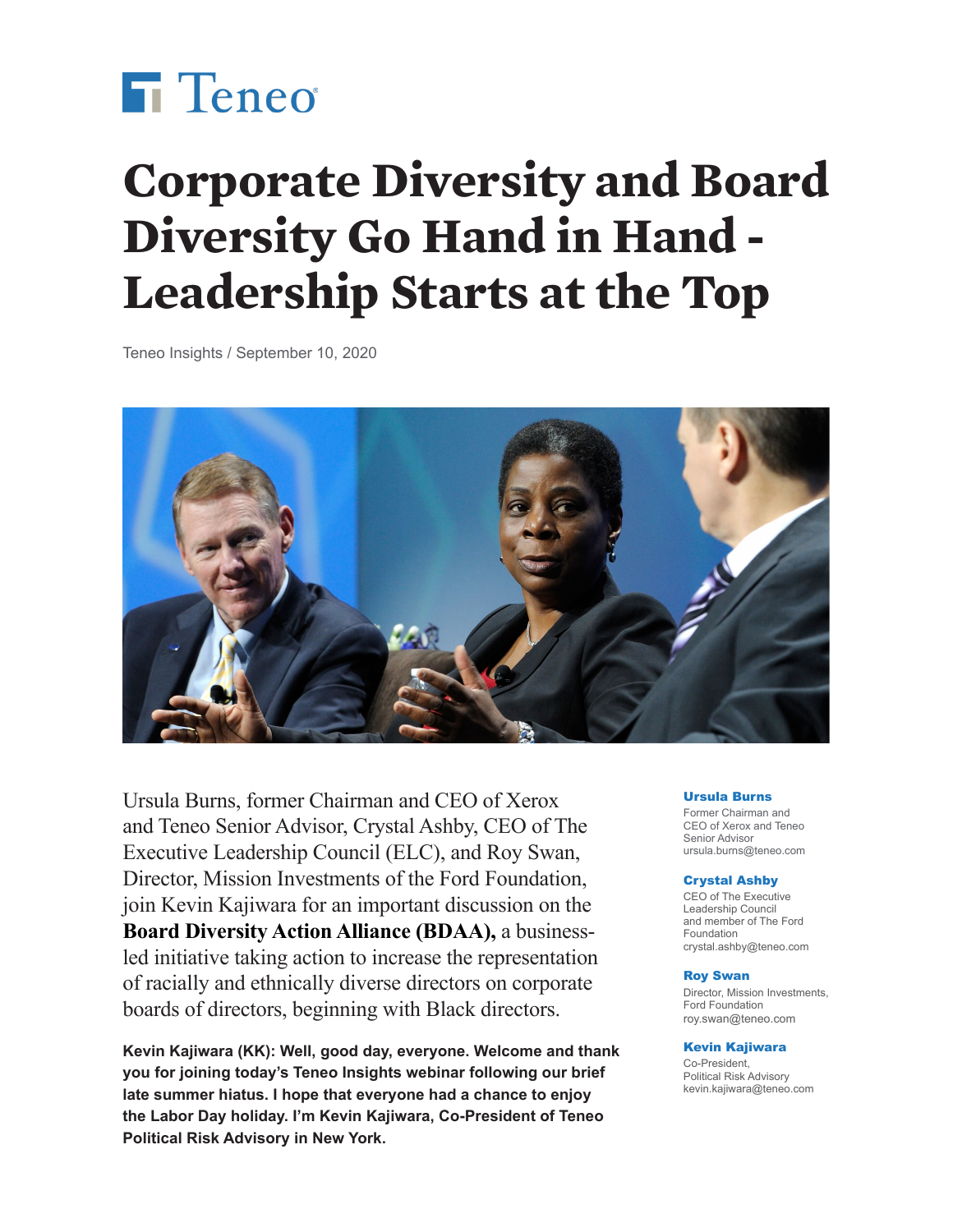**On Tuesday of this week, Teneo, in partnership with Ursula Burns, Gabrielle Sulzberger, the Ford Foundation and the Executive Leadership Council, announced the launch of the Board Diversity Action Alliance. This, which is initiative is business led, has an objective of increasing the representation of a racially and ethnically diverse directors on corporate boards, and the starting point is with Black directors, as well as an additional focus on disclosure.**

**The founding signatories of the Alliance include Dow, Macy's, MasterCard, PNC, Uber, UPS, and WW, among many others. I'm joined today by three of the founding partners to discuss this important alliance, its objectives, and how it fits into the overall, and overdue, movement to foster equity and equality of opportunity.**

**Crystal Ashby is the Interim President and CEO of the Executive Leadership Council, which is the preeminent membership organization for Black CEOs, board directors and senior executives. She's the council's first woman CEO and is herself someone who went through its Leadership Development Program. She's a lawyer by background and she spent 22 years with BP.**

**Roy Swan is the Director of Mission Investments at the Ford Foundation, managing its portfolio of mission and program-related investments. He also is a lawyer by background. Roy was Co-Head of Global Sustainable Finance at Morgan Stanley. He was the founding CIO of the Upper Manhattan Empowerment Zone, which played a really key role in the economic renaissance of Harlem. And he was the CFO at Carver Bancorp, which is the nation's largest African American managed bank.**

**And, back by popular demand, we've got Ursula Burns. She is a Teneo Senior Advisor. She serves on the boards of ExxonMobil, Uber and Nestle, as well as MIT, the Mayo Clinic, the New York City Ballet and the Ford Foundation. She served as the Chairman and CEO of the international communications firm VEON. And in 1980, she joined Xerox as an intern, and where, in 2009, she became the first Black woman to serve as the CEO of a Fortune 500 company.** 

**Ursula, congratulations on the launch on Tuesday, maybe you can tell us a little bit about the genesis of the BDAA. Obviously, this is not the first or only initiative in pursuit of these goals. So why this vehicle, how did it come about, and how did you and the other partners arrive at the objective that has been laid out?**

**Ursula Burns (UB):** So where did it start? This idea came to mind after the murder of George Floyd. Typically, companies stay away from really open and broad discussions around racial justice. They just really don't get involved. But this was a different moment where CEOs and boards were trying to figure out what they could do. They saw the nation and large parts of the world in a level of unrest. My phone was ringing nonstop with companies looking for advice, "How do I diversify my company? What is the problem? I think I get it, but can you give me more insight?"

The companies were doing the right thing and I wanted to help. I was a little frustrated because the best way to get engaged is to engage before there's a problem, but I'll accept anything that moves the ball forward. So, I touched base with some other people who were in the same situation, Darren Walker, who's the CEO of the Ford Foundation, was getting calls as well. A lot of the African American leadership were getting calls from their peers asking for help.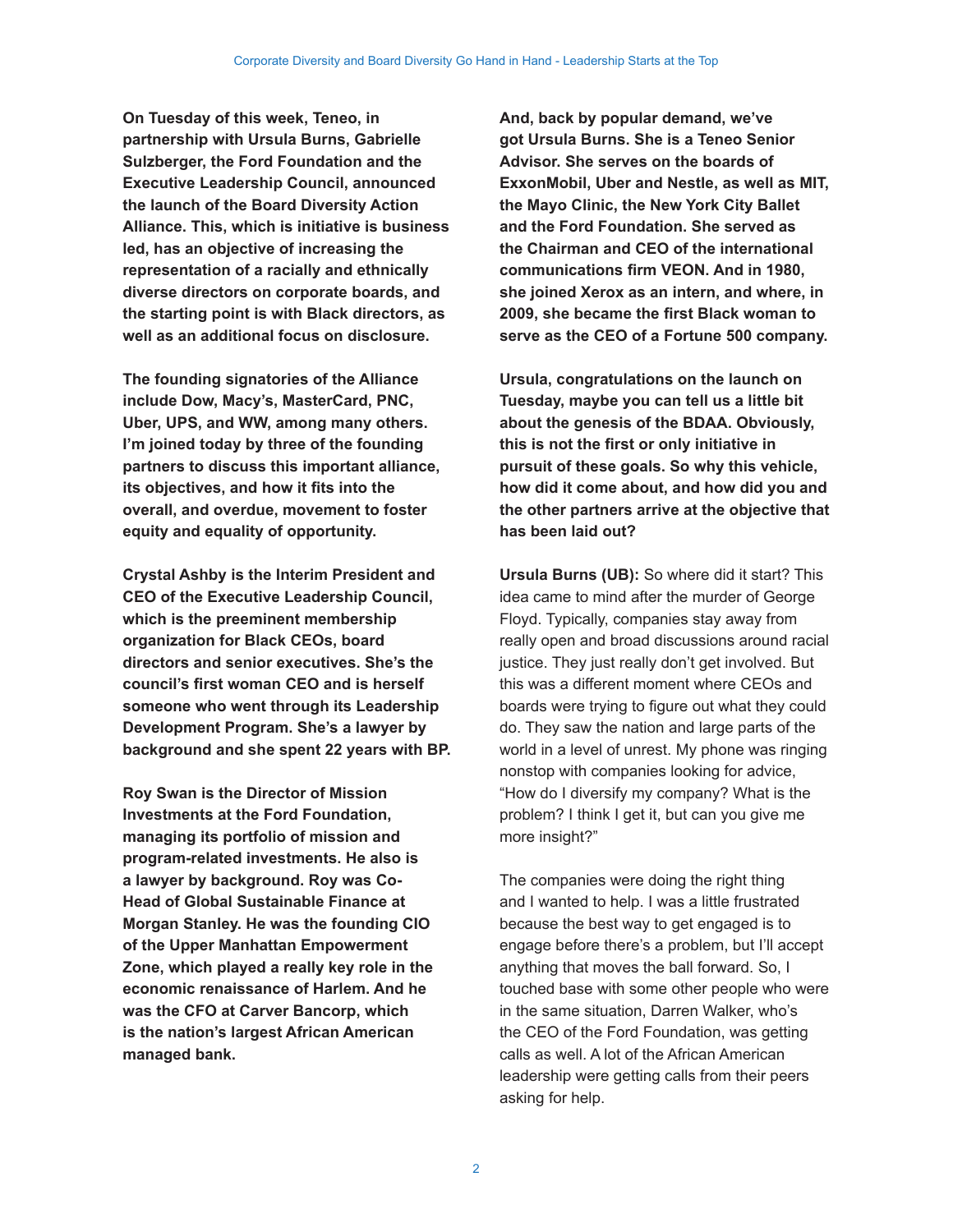And I realized that this onslaught would continue, and if we didn't grab the opportunity, we would lose the opportunity. If we did not grab the chance to turn this curiosity, desire to help, into something more proactive than just, "Here's a name, here's a name. You want a board? Here's a name," and just kind of throw it over there, that we would be missing a big opportunity. And most of you know that I've long been against quotas, but I also have looked at the results of activities in California and in UK where quotas have literally helped to transform the complexion and the gender of boards.

So I reached out to the network that I had and anybody who would talk to me Gabby, Darren, Crystal from the ELC, some brothers from the Boule, it's a black fraternity, male fraternity, and of course to the place where I'm a senior advisor, Teneo (and they actually assigned some people to help us think about how we proceed). And the simple goal was to just try to increase the numbers of Black directors. That's it; if you have five, get six; if you have one, get two; if you have a zero, get one.

But that initial goal was a bit simplistic and not necessarily realistic, and it was definitely not a mature approach to the problem. So, we got some help to formulate this into a more structured approach.

Before we did that though, we tried to do some benchmarking, looking to see how companies are performing today when it comes to board diversity. And surprise, surprise, there's no place to go for this data. There's literally not a central place where you could say, 'How many African Americans directors are there on boards and who doesn't have any?' Basically, there is a dearth of reporting. And we realized it's just not about asking to increase the numbers, it's also about tracking, first starting to track, and then tracking to see how we're progressing.

So, we actually put that in the commitment as well. And then we also added a whole piece

about making sure that there is some additional accountability. So seasoning people as they come on board, educating their own board about diversity and inclusion. So, it's not just about getting the numbers and then counting, but it's also about putting a process in place to ensure we do not fall behind in the future.

We're interested in all diversity and we're ultimately focused on all diversity, but we thought it was important to put our initial focus on Black directors.

And then the last thing I'll say. There are other initiatives. We talked to them. There's another one that just launched called The Board Challenge. Absolutely love it. If there could be a hundred initiatives that would drive results, fine. So, there's not a competition here. I think this is one where one plus one will make more than two. And so, we are very happy for other meaningful structured efforts in this area. The Board Challenge is a little different in that they're focused on the numbers. We are focused on the numbers plus an infrastructure behind it that allows us to keep track of how we're doing to assure that we can improve how we're working and how companies are working. And so, it's not just about getting a personal one and done, it's one or two or three, and data and assistance with progressing and maturing their boardrooms and hopefully their companies around diversity, equity and inclusion.

**KK: You talk about the genesis of this being this series of calls and you received in the wake of the George Floyd murder. Tell us a little bit about the conversations that you've been having with your peers in the C-suites and boards, and what struck you about the take-up? And, what are the challenges that you're having in some of these conversations? Where are companies getting stuck when it comes to joining this, or for that matter, any of the other initiatives out there that you've just mentioned?**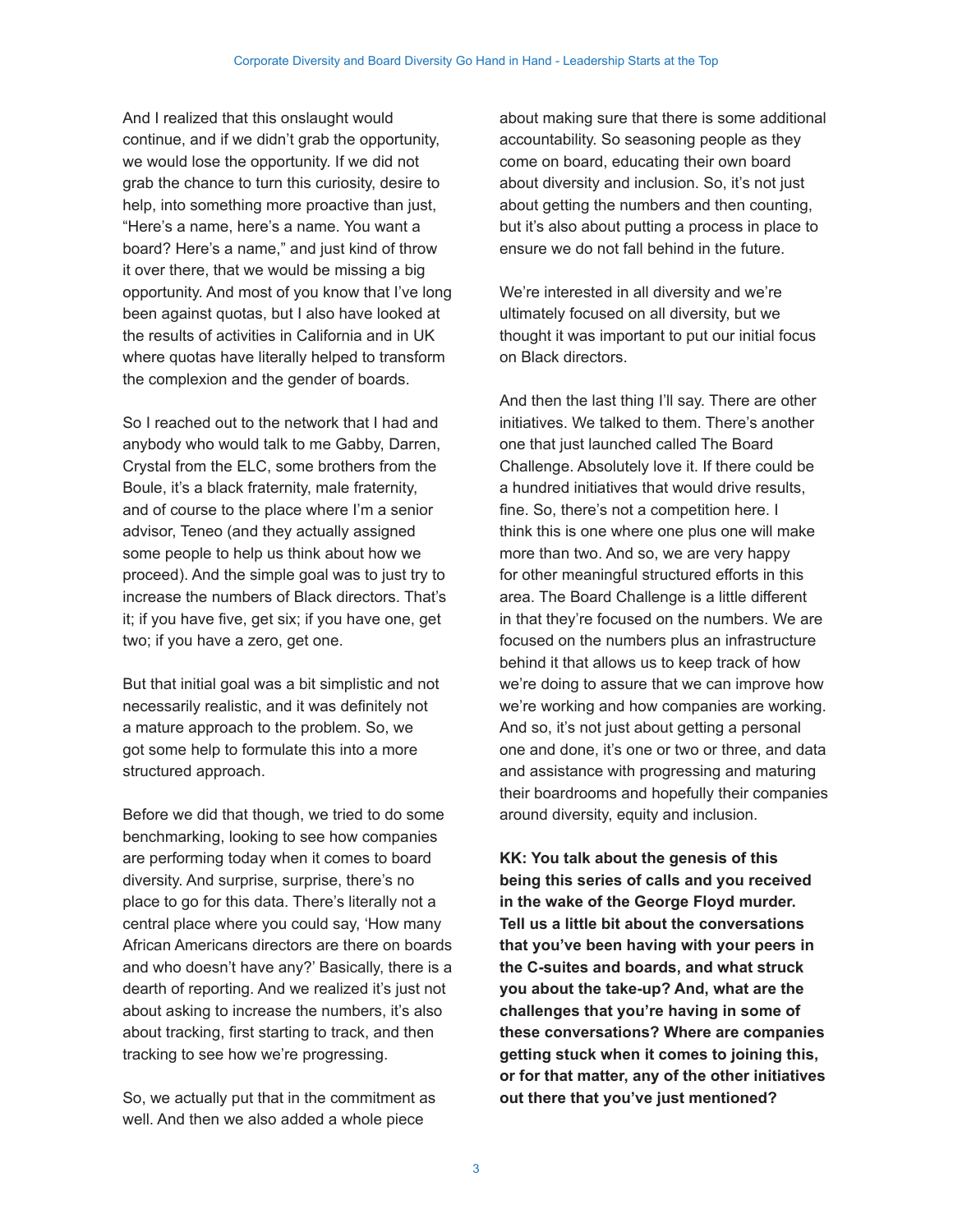**UB:** I think the biggest (if there are three big groupings) the biggest sticking point is the fear of failing, the ramifications of failing and how the public, whatever you want to call it, will perceive that. So, if we commit and suppose we don't do this, what's the downside? What's the ramification? Is there some hammer that we're holding that would make the outcome very negative?

The second is, rightfully so, a lot of the CEOs should, do, need to get approval from their boards of directors' nominations and governance committees. That's just a time thing, right? So, if you're a public company, you have a nom and gov committee, and it's probably a really good idea that you actually get these guys in, and there are some companies in the process of doing it.

The third is that the fundamental question is, and this is going to come up a little bit later, 'Is the talent out there?' You know, 'We've been trying this for a while and we can't find anyone.' This whole idea that there is just a significant lack of talent and we can't find directors.

How have I responded to all three? First, this Alliance is not about shaming. If you don't want to be engaged, just don't be engaged. I'm not interested in chasing people who don't buy it. If they don't want to buy it, they don't have to buy it. You don't want to sign, you don't have to sign. I think it's a really good idea that you do sign, but if you don't want to sign, no problem, and I'm definitely not into shaming. I think your customers, your shareholders and your employees will do more damage to you than I can possibly do by shaming you if you don't pick up where the whole nation is heading, which is towards a diverse, inclusive, and equitable society.

So, on the third point of talent, I'm just like a broken record on this. If you define the talent requirement as you had to have been a CEO or that you currently have to be a CEO... because

literally, the vast majority of people who I talk to say, "Can you find me a director, a diverse director?" And I say, "Okay, what's the spec?" They say, "Well, we need a sitting or past CEO." I say, "You don't need me to tell you the number or the names of the African American sitting and past CEOs." By the way, there are not that many of them, so you can actually call them all in probably an hour and a half and you will find that they're all taken up. They're either not interested or they have two or three boards already.

The problem that you have is that you're defining the specification fundamentally incorrectly. You are putting up a hurdle that will absolutely make it impossible for you, for all of the companies that we're trying to get involved, be involved. And quite honestly, your board is not made up of 100% CEOs. So why, in this search, does the criteria first start with, "I would like to have somebody who's a CEO or CFO,"? You've got to change the specification. The talent is out there. You have to make sure that you are inclusive in your specification.

This is not about lowering standards. So, the only viable African American candidates who meet the standard are CEOs or CFOs? That can't be true. So, it's really, really, really important to look at how you define what a good candidate is, and don't get yourself confused about that. And by the way, when you talk through it, people get it.

## **KK: So, when companies do sign up, what are they committing to specifically with BDAA?**

**UB:** They are committing to having at least one African American director on their board, at least one. We have probably about 30% that have zero. So, they have some work to do to get from zero to one. If you have one and you have a large board, our expectation, even though this is not a commitment, is that you would actually diversify further. If you have one,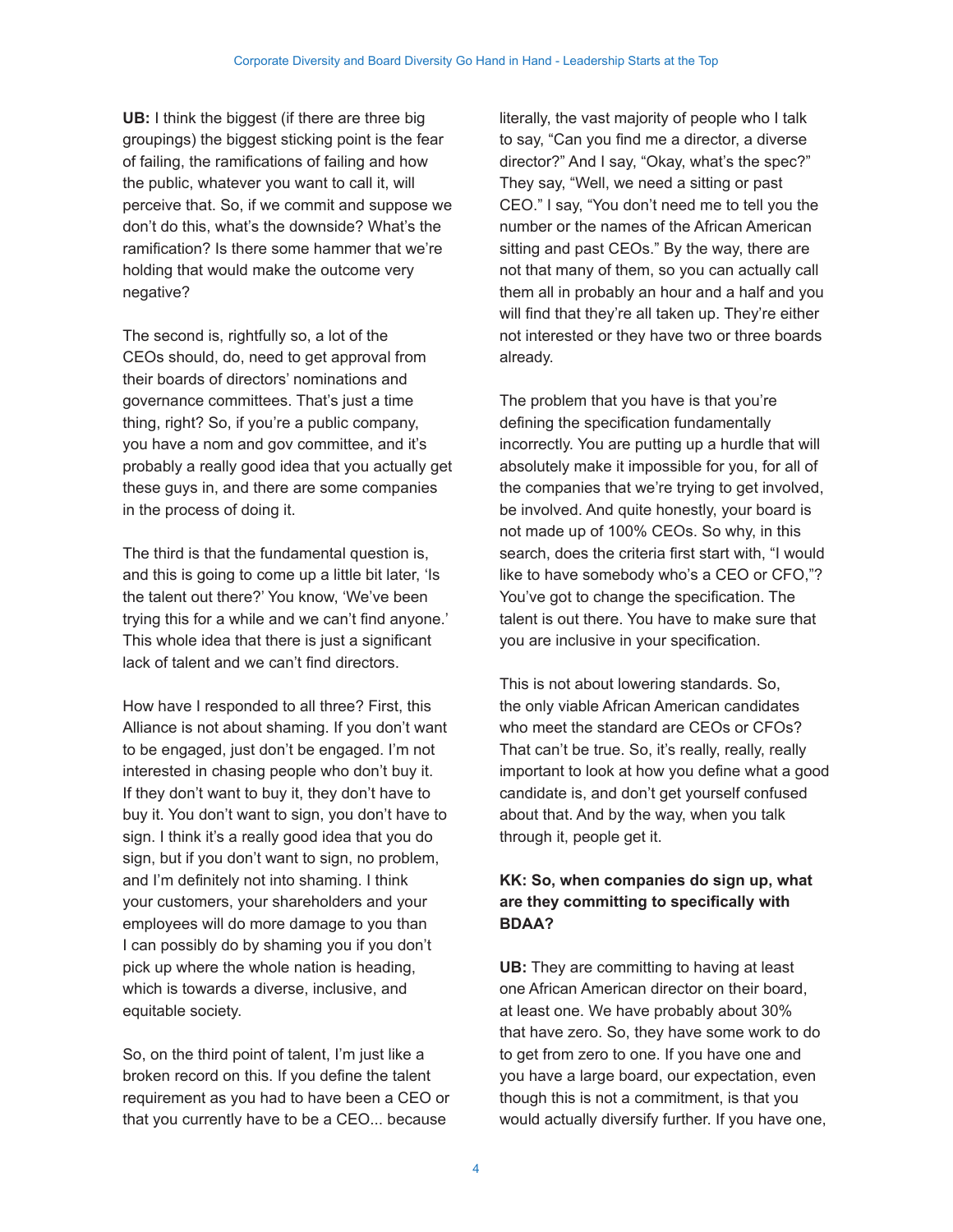get two. You have two, you can get three, but at least one, and then literally thinking about even broader, not making this a token, right? The second thing that you're committing to is working with the alliance, other partners in the alliance, other CEOs, but also with Teneo and the Ford foundation, et cetera, and all of the people who are trying to work towards tracking, collecting data.

We want to increase the disclosure of selfidentified race and ethnicity of directors on corporate boards. This is not something that is systematically tracked, which is a startling thing. We track just about everything. Companies track everything. This is not something that is tracked and published publicly. And the third is that you are committing to promote accountability measures on corporate diversity, equity, and inclusion. So, what could that be? Like I said, you get a whole bunch of directors in your room, we bring in a new director and that director is an African American. This happened to me when I went on my first board. Whenever the word "diversity" or "woman" came up, they would turn to me and say, "Okay, now this is something for you to comment on, right? This is the one place that you're special and you can help us solve this problem."

And my response over time has adjusted to, "This is our problem, together. And we have to actually solve this together. And the fact that I'm on this board and you turn to me whenever this topic comes up is literally fundamental to the problem." So, these kinds of measures of… you got the C-suite, you got the board done, let's look at the C-suite. Let's start to expand our thinking and our accountability for diversifying the company that we govern and we lead.

**KK: Crystal, I'd like to turn to you because, obviously, the BDAA's objectives align with the overall mission of the Executive Leadership Council. I would love for you to give us a sense of how you and the ELC came to be involved in this particular** 

**vehicle. And I also want to pick up on what Ursula was just talking about here regarding data, because it seems like, without tracking, it makes it so easy to deny that there's an issue or a problem. We don't know because we don't have the data. Right? But as you contextualize the objectives that Ursula just laid out, what are the current statistics, as you understand them, about minority representation on corporate boards and what's the quantifiable goal here?** 

**Crystal Ashby (CB):** I agree with everything that Ursula said. If you want to start to talk about the data I will share some statistics from a few studies. If you look at the black enterprise study that was done in 2019, 37% of the S&P 500 companies did not have any Black directors on their board of directors. And as Ursula shared, while we are about all diversity in the current environment in America and in the world, we are starting with Black. And if you think about that, that represents only a 2%-point improvement over what they shared in 2018. Don't know what the study this year will show and if we'll see an uptick because of all the activity.

Also, if you look at Harvard Law School's Forum on Corporate Governance, in 2019, only 10% of the Russell 3000 Index board of directors belonged to an African minority group, which was up from about 8% in 2008. So, in a 10 or 11-year span, it increased from 8% to 10%. And that's from the same Harvard study. So, the number of Black directors specifically stood about 4.1% in 2019. The issue around the data is that we know that there's more talent out there. Everyone knows that there's more talent out there. I have 840 members of the Executive Leadership Council that can attest to the fact that there's more talent out there. And it's an issue for the executive leadership council because it's a part of our mission. We have fundamentally always been about the advancement of and the development of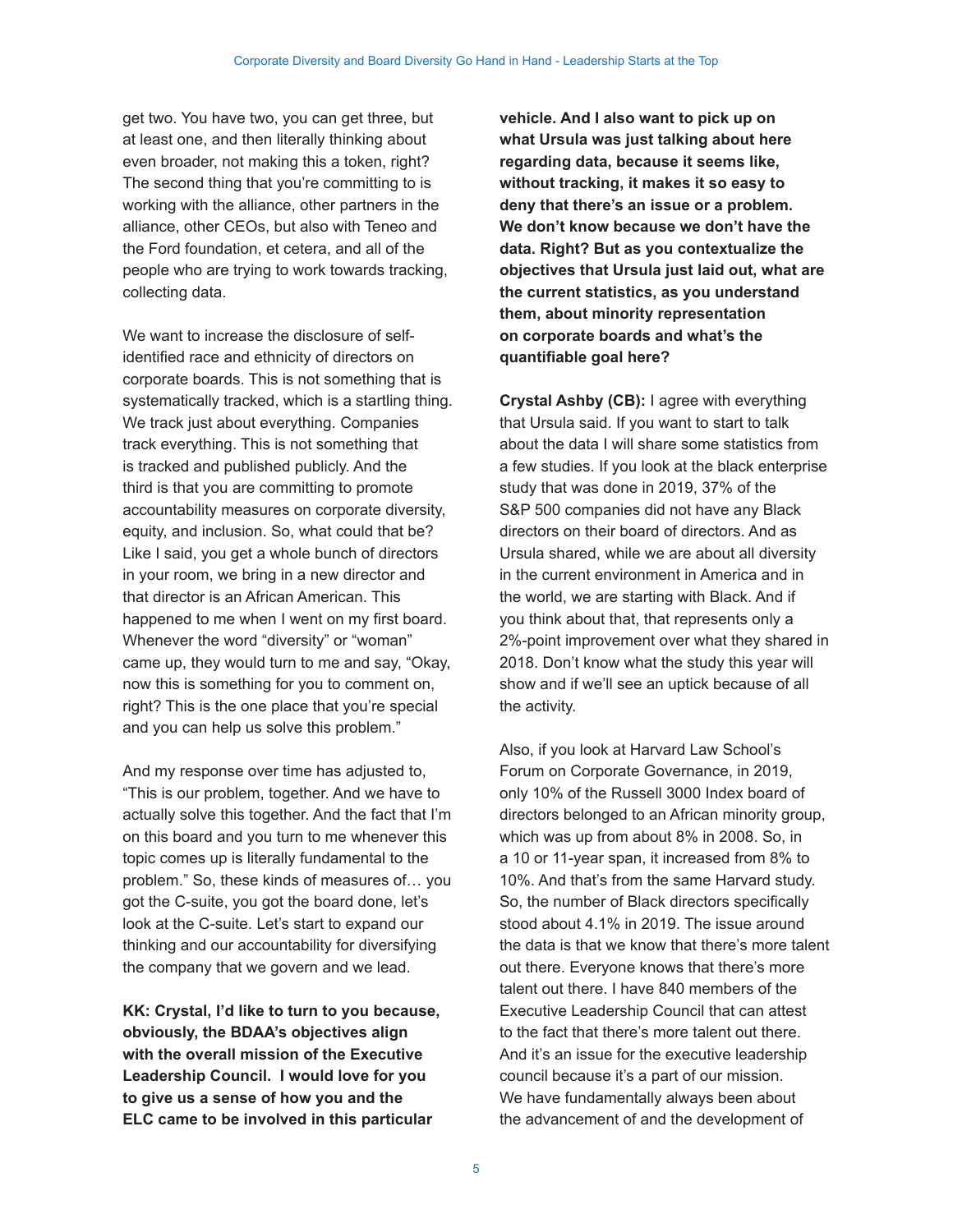executives into the C-suite, into the CEO seats, and onto corporate boards.

And so, for the 34 years that we've been in existence, that's been our North Star. The reason we became involved and, when Ursula called, it was not a difficult conversation, is because that's been something we've been driving to. It's been ELC's north star. And the reason it's been our north star is because we fundamentally believe that, as corporate leaders, we have actually witnessed how board diversity broadens the ability of companies to be more effective and how they meet the market, due to the expanding ability to understand the demographics that they're dealing with. And if you don't have a diverse board, companies are going to risk missing out on diverse ideas that are going to come from having that diverse leadership.

When people say the talent isn't there ... the question that begs is, where are you looking? The talent does exist. And what it means is you have to broaden your base of people that you're looking at. You have to broaden the network. We were talking about this earlier. The boards have been historically white and historically male forever. To have them become diverse means you need to be more intentional about what you're doing to change that. You have to be looking at things other than, to Ursula's point earlier, a sitting CEO or a former CEO. We all know there are only currently three Black male CEOs in the Fortune 500. And to Ursula's point also, they are all over-subscribed. Once you start to look at board dates, you can only be on so many boards. So, you have to actually say, "We are going to look differently for where our talent is."

And more importantly, you also have to start to look at different skillsets. Boards needs to recognize that the criteria that you're looking for needs to be different. You need to start to consider things such as personal characteristics. You need to look at what kind of skillsets you're bringing. Is it risk analysis? Is it the general counsel's office? Is it a CHRO

view? Is it a diversity and inclusion view? All of those things are critical to the ability of your business to continue to succeed and move forward. Through the Executive Leadership Council, we know that the talent is there because we're also developing it. Through our institute, we are creating opportunities for midlevel managers to move forward and to exceed and to become the people that are going to go into the C-suite. That talent is there, the bench is much deeper, but you're not tapping into the right network.

So, the next time you're thinking about, "We want a new director," go beyond the people that are sitting on your board. Ask people, "Where is this talent that is out there?" Because it exists. The Executive Leadership Council is here to support all the organizations that are signing on to continue to help them as we do this, but if you think about it, the quality of opportunity doesn't currently exist. And if that's the case, neither does meritocracy, so…right answers. You look at the missing pieces report, when you talk about more diversity, a lot of people say, "We have diversity," because the gender component has changed, but if you think about it, that's been white women, not diverse women, not minority women. Gender is not, for this conversation, a true diversity play. So, we're talking about Black executives now.

Social norms have limited the opportunities for certain groups and the Black population has been consistently limited. The fact that boards have been predominantly white and male implies a certain type of ownership. And they don't own those seats. The seats belong to all of us and we should all have the opportunities to rise to them and to obtain them. And therefore, part of what we, at ELC, talk about is, how do you create the opportunities and prepare people to get there? How do you develop and advance the executives?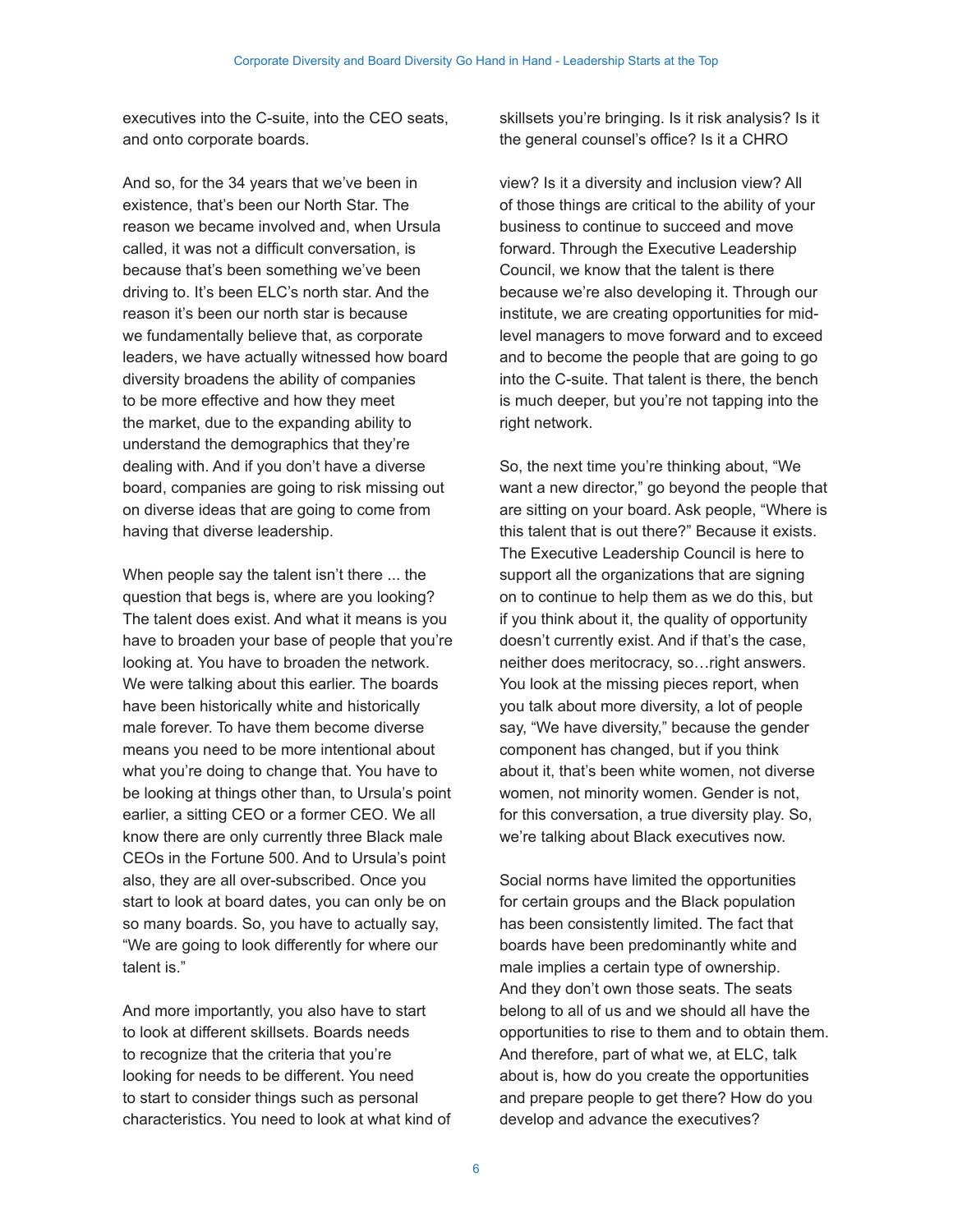How do you create stretch assignments? How do you provide them with mentorship and sponsorship? So, once you take that investment and you bring them into your organization, you move them through the organization and you prepare them for those C-suite roles. You get them P&L opportunities. If you look at the Korn Ferry Black P&L Leadership Study, you create opportunities for them to have P&L responsibilities so that you can't say, when they're being evaluated for the C-suite and subsequently the board because everyone knows one of the questions going on a board is, "Have they had P&L responsibility?" that they haven't had that.

The talent is there. They've all been prepared for it. You just have to look for it in different places.

**KK: You made this really important point about, let's call it what it is, to a certain degree, it's laziness in terms of recognizing the depth of the talent pool. But if you couple that with what both you and Ursula have been talking about regarding the dearth of data, which again, makes it easy to ignore the situation or say, "We don't have enough information about it," what really prevents this from being fairly simple to achieve? How much of this is structural versus just inertia on the part of boards and companies?**

**UB:** If I may start ...

**CA:** Go ahead, Ursula.

**UB:** The difference between structural and inertia is, literally hair-thin. A lot of the inertia is, Crystal said it, that because of the structures that we currently have in place, we have convinced people that they own some things; that they have the right to certain things. And that's the way the structure is aligned. So, what we're trying to do is move this structure. It is the name of the game, the rules of the game, the

judges of the game. That's the structure and the inertia around that is massive. We can see it in America. You don't have to go to corporations. Literally, people believe that, because they've grown up with a certain set of things, however they got it, especially in this conversation they got it unjustly, it's still theirs. They own it. They've had it, so it's theirs.

But I think what we're trying to do now is to kind of get less complex. And to your point, this shouldn't be that hard. I'm not going to go to science. It should be pretty straightforward and pretty simple. We're asking for one. You should have one. It's just realistic. It's the world. You should have one. It shouldn't be that complicated. Find a talented person that meets a gap that you have in your governance structure or in your future strategy, put them on the board. By the way, get your board up to speed in how to deal with diversity in a better way.

A lot of the calls I give are first-grade calls. How do I get one person? No, we're in high school now. Not only how do I get, but how do I keep, how do I nurture, how do I grow the pipeline? Companies should help do that, as well as the ELC or the BDAA. So, let's grow. It's not that complicated and it is inertia driven by a structure that is fundamentally unbalanced and unfair.

**CA:** I would just add to that, that it's about the accountability. Earlier, Ursula mentioned something that I said, which is, in every organization, what gets done is what gets measured. And so, if there is a decision made that we are going to change the complexion of this board, then who is accountable for making that happen? And one of the things I would say is there needs to be transparency about the fact that that's a decision that's been made and, therefore, people can begin to hold the organization, the board, the CEO, the chair of the board accountable for that because, you mentioned the word, it's just laziness. There is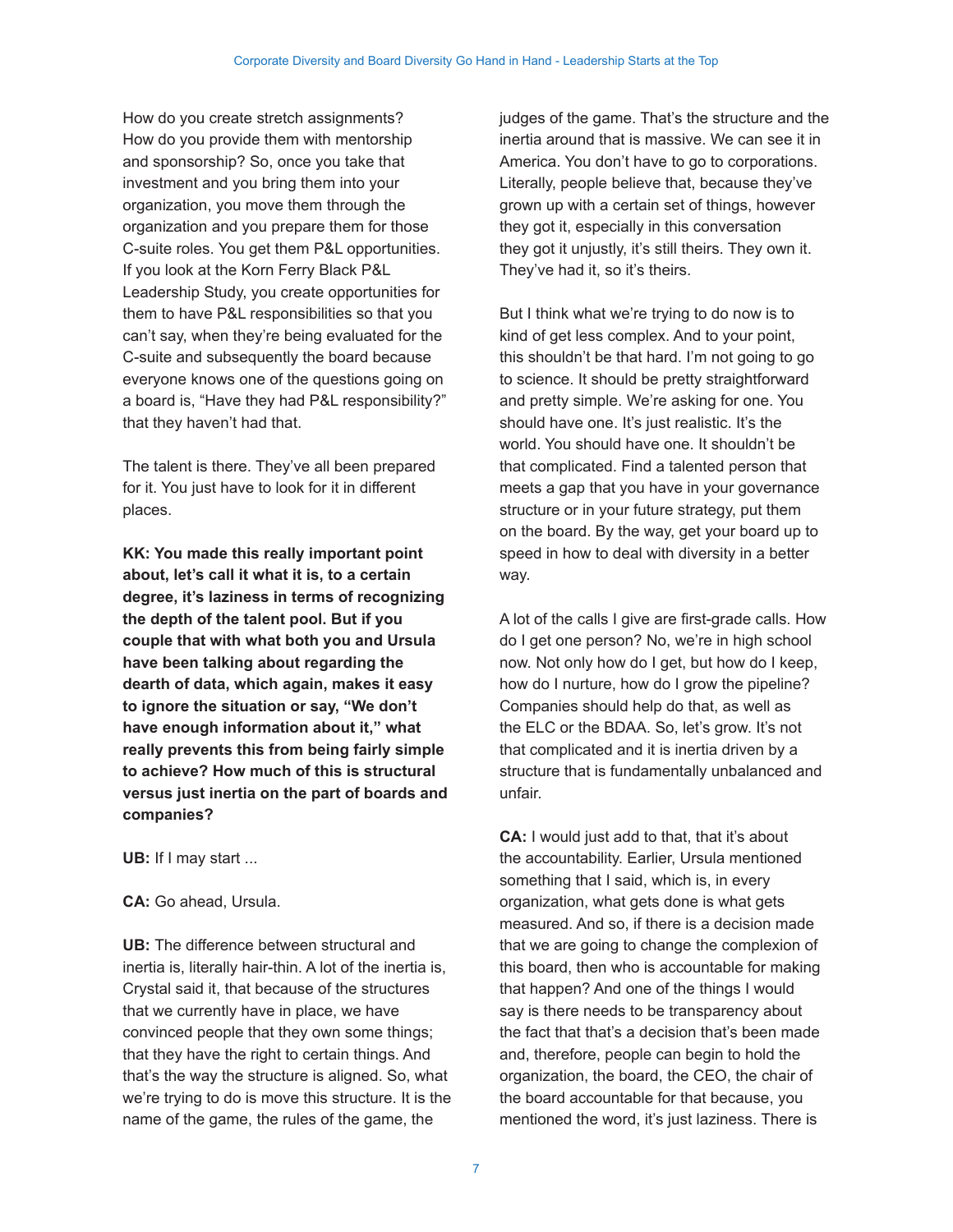a level of comfort in doing what you've always done but doing what you've always done does not promote the change that's needed right now. So, you have to unearth it and you have to break the structure that is currently there.

**KK: I want to bring Roy into the conversation and focus a little bit more on the second part of the mandate of the BDAA. And that is, as someone whose day job is focused on impact investing, can you talk about the importance of this second part of the initiative, the disclosure and accountability element and how important that is? And beyond that, how an initiative like the BDAA fits into the broader mission of the Ford Foundation itself?**

**Roy Swan (RS):** Let me start with the second part of that, which is what my team's role is. My team, Mission Investments at the Ford Foundation, we're essentially the capitalist manifestation of the Ford Foundation's mission to address the root causes and consequences of inequality in all its forms. And we have a lofty goal of capitalist systems change. We want to make capitalism more inclusive. So, we use the foundation's capital to advance a more inclusive form of capitalism.

So, for example, one problem Black people have is that we're in a capitalist system with no capital. And with no capital, there's very little corporate power. And what I mean by no capital, just to take a second, Black people are essentially at a \$23 trillion capital deficit. That's made up from the Black-white wealth gap, just simple math will demonstrate that that's about \$14 trillion wealth differential. And then the other differential, which is something that my team focuses on is the \$9 trillion deficit in assets under management by Black-owned investment firms. And that's where we focus.

So, for example, of the \$71 trillion in assets under management, over \$70 trillion of that is controlled by firms owned by white men, and

less than \$1 trillion is controlled by firms owned by women and people of color combined. And that has a devastatingly destructive impact on Black people, for a couple reasons really. Part of the power of the \$71 trillion in assets under management is power at the proxy voting ballot. Capital institutional investment managers, public markets, private markets, control who's on the board because they vote. And we have capital available and what we do is, we try to provide more capital to investment management firms that are owned by women and people of color, because it's not just for show, because there are tremendous positive knock-on effects.

We know that Black investors are more likely to invest in Black founders, companies with Black management teams. Black founders and companies with Black management teams are more likely to have more Black employees, more Black directors. And that's the direct connection. And the beauty when it comes to our investment returns is, according to McKinsey research, racially diverse boards and racially diverse senior managements are more likely to be more profitable, versus peers with less diversity. And we also know that those Black folks that have a bit more wealth are more likely to share their wealth with underserved Black communities and churches and so forth.

And so, in summary, the knock-on effects of putting more capital with Black investment firms is, you're more likely to have more directors because where we play into private markets, particularly at least at the moment, power comes at the corporate governance level, which has some element of control with the Board of Directors. So that's what our group does. We have not yet entered the public markets and that's, I think, a lot of the focus of BDAA.

And with respect to how this all ties in, because we're about, again, we're about looking at the root cause and consequence of inequality in all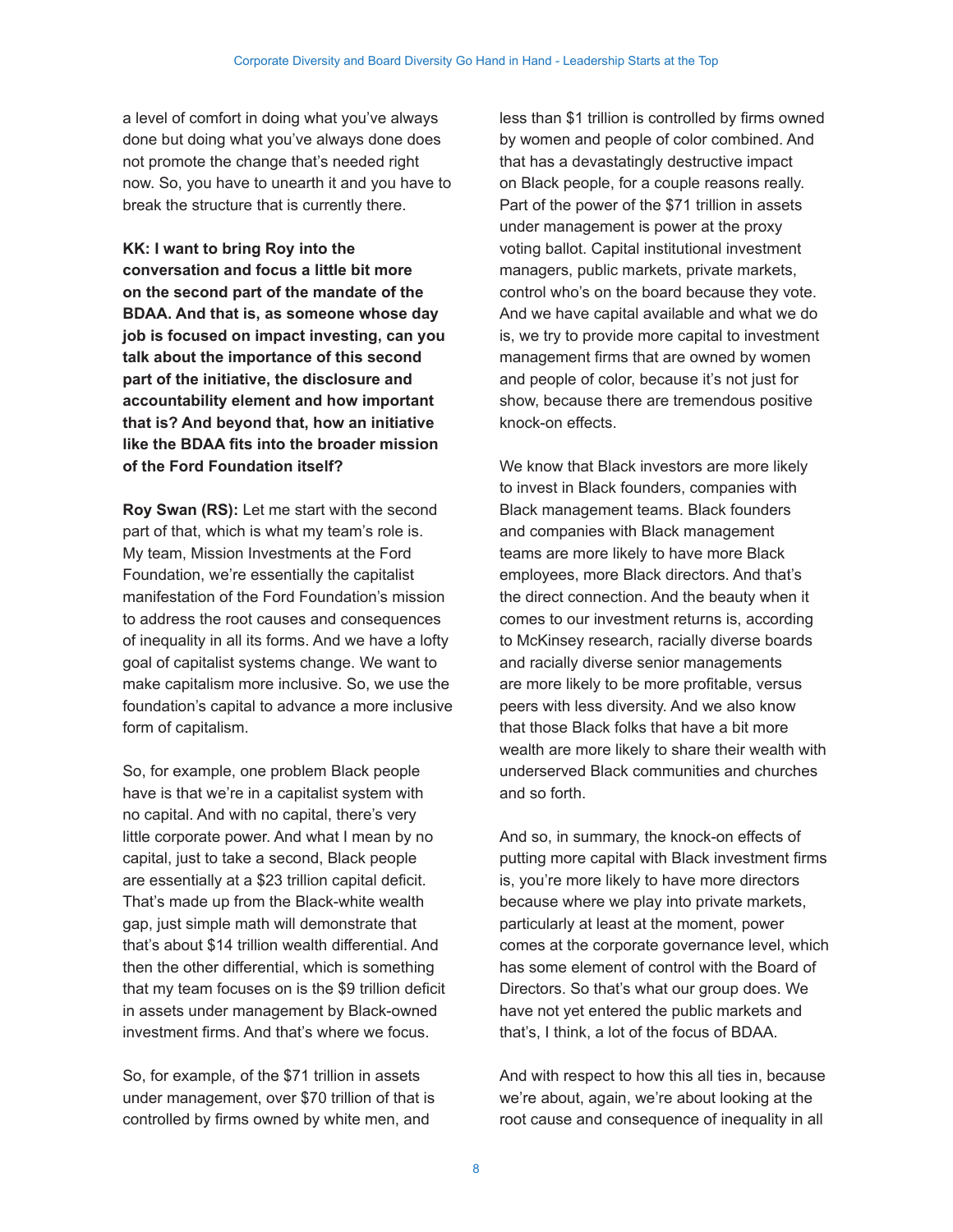forms. And that goes from the lowest-income person, lowest-income Black person, to the highest-income at the highest level of the social stratosphere, because bias affects all Black people, regardless of education, income, etc.

**KK: You talk about this lack of proxy power. And then I want to also go back to something that Ursula said at the very beginning of the call, which was that she's not in the business here of shaming, but I think we've talked a lot about the carrots here. I mean, everything from better performance with diverse leadership and diverse boards to, it's just the right thing to do and ultimately, that's good for business. But what's the appropriate stick here? And does it come from investors? Does it come from employees? Does it come from consumers or regulators? Or is it some combination of all that? I mean, we saw in the immediate aftermath of George Floyd, that there was a lot of pressure on companies to make statements, obviously, but in terms of long-term and lasting action, where does the stick element need to come from? And I address this to all three of you.**

UB: So, there are three places I want to talk about. I think it starts really close to home. It starts with your employee base and management team and working with your shareholders. It starts with your communities. It starts close to home. And an organization like this can only shine the light on the facts. We can give you hints and tips about how to improve, but we don't have the desire or the power to force you to change. It is literally your shareholders, your customers, your employees, your communities, the world at large, that's going to continue.

We see it already there and continue to look for companies to contribute significantly more broadly than they have before. This idea about inclusive capitalism, it's a tidal wave coming. We can't have it anymore that three people

own everything and the other 97 own nothing. So, people are looking…employees, definitely communities, more governments are looking at it, definitely shareholder groups, looking at companies and how they are going to manage their way through this phase.

**CA:** Kevin, I agree with Ursula, especially the groups that she mentioned. I think that you have to start with the fact that these organizations have been so transparent with their positioning. You said there was some stress in the system for them to make statements. I think there was some stress for some, maybe not for others. And so, they've made these statements and these statements are very transparent. And they've also in some respects, many of them made statements about the amount of dollars they're willing to invest and put behind the initiatives.

But fundamentally, what you have to start with is what's really happening at home. And so now what you've done by making these very public positions, taking these very public positions, is you've given your employees something to point to. So, you have to be having the what I would call difficult conversations internally about, now that you've said this, what does it really mean and how does it change the path forward for them? What does it look like for them? How are you now addressing the racism that exists in corporate America? How you're dealing with the systemic issue that exists in your organization; how are you dealing with things like microaggressions? How are you responding to the Amy Coopers that exist in your organization?

And then it's going to go to your customer base. If you're a customer-facing organization, they've also seen these very bold statements that have been made. So, you've created an expectation in them that there will be some change. So, you've now got two groups that are going to hold you accountable. You've always had an investor base that's held you accountable.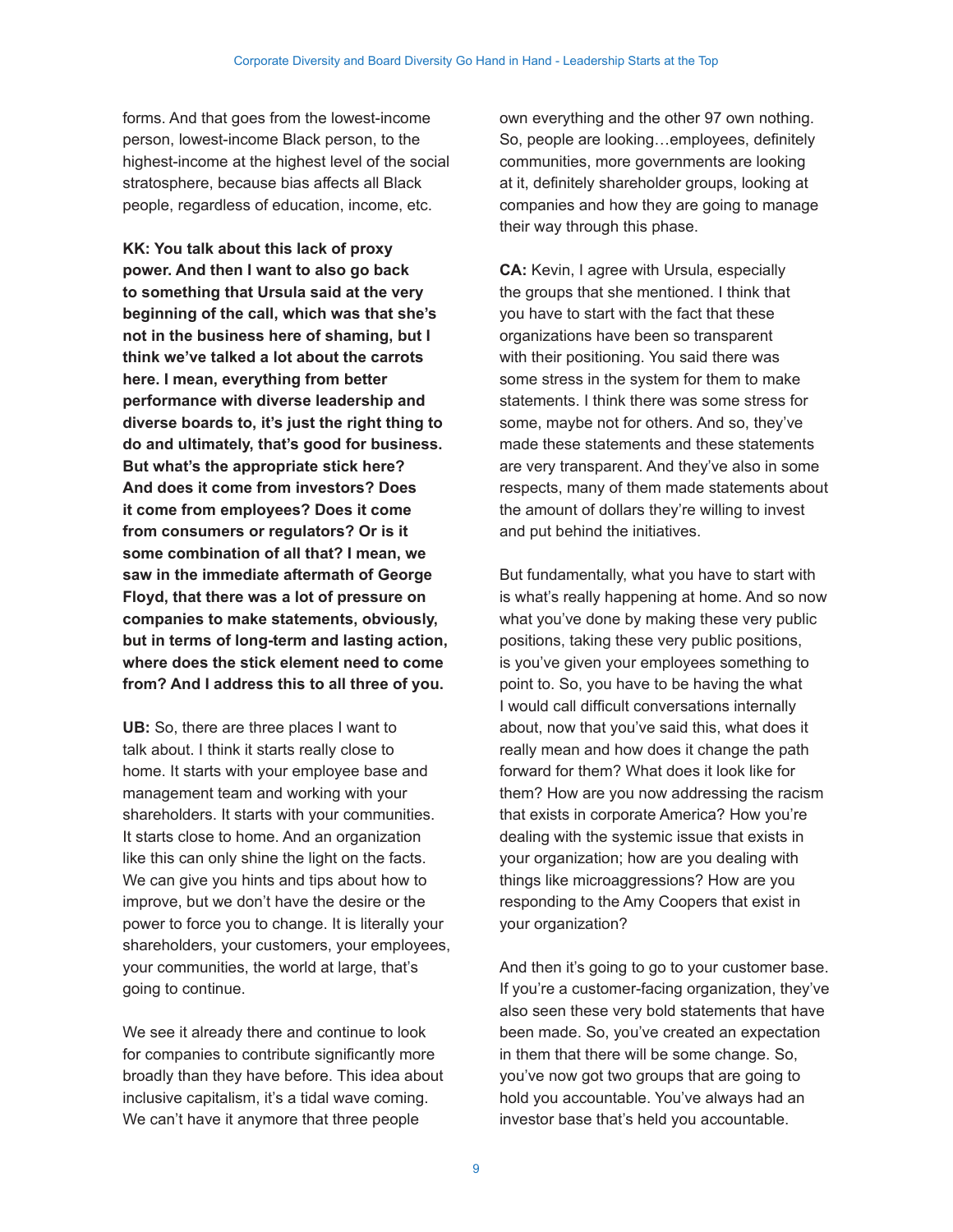And when you look at ESG, this is a part of that from the perspective of any investment group.

**RS:** I was just going to expand a bit on the emergence of ESG factors as material risks. And I think the George Floyd tragedy elevated this. Overall, ESG factors have been emerging as a material risks for consideration of CEOs and boards. In fact, so much so that Marty Lipton, the Global Dean of Corporate Law, has encouraged boards of directors to form ESG committees to study the importance of ESG.

I was on an event yesterday in a panel, and part of that event, someone from Bridgewater, the hedge fund, has talked about how they will be deploying more focus on ESG as material risk. State Street recently announced its expectation that companies would have a look at their racial makeup, disclose that racial makeup as a component of their risk profile. So, investors are focusing more on ESG factors, more information is becoming available, and the S component is elevating.

It had been that when people started looking at ESG, it was mostly environmental. Well, Larry Fink recently said that certainly, 2021 will be the year of S, and so this initiative is all about the S. And take into account reducing risk that comes from the S factor, and that means increasing diversity.

**KK: Yeah, you've certainly just confirmed what we've been hearing on a lot of the calls that we've done over the course of this year with corporate governance experts, both within the firm and outside, on this increasing focus on the S, of E, S and G.**

**We have a few minutes left and I want to open up the conversation a little bit with the three of you, because George Floyd's murder, obviously, it was a tipping point to be sure, but it was just one of so many events. And it led to the largest protest movement in this country's history. So,** 

**there's clearly momentum on a lot of fronts. But we can't ignore the political, historical, institutional, indeed, the structural impediments that have been put into all-toostark relief, in this political season as we head into the election. And so, the BDAA is one element in all of this. Can you address though, it in the broader movement, in the context of all that needs to be addressed?** 

**UB:** I think that we're at an amazing conflagration of events in the world and in America, in the microcosm. And we have a pandemic, everybody knows about the pandemic. We're living through a fundamental cracking in some portions of our society, breaking of the social contract that individuals have with their governments, that individuals have with each other, and that individuals have with their companies. So, that is happening. We don't have a good, solid discourse around that. And our government is definitely not fielding or any kind of forum or solution path for this breakage. And it's affecting, obviously and unfortunately, the most vulnerable people, the poorest, the people who do some of the most important labor that we've done.

At the same time, we have mass unemployment. The ramifications of that, we all know. So therefore, a huge stress on our social system. The social systems are under stress because all of the funding for them are under stress. Then we have this unbelievable continuation of murder by police. We had another one in Rochester that just came up that happened before George Floyd and just came to bear. And therefore, how our societies are policed and how they're governed, and so on. I think that's where we're at in America, and I'm going to stay there, because here in the UK it's that way as well, but it's a lot different mix.

The US is at a point where we can make it and go forward or break it. By the way, I have never felt this clear about the choices that we're dealing with in our country. We are at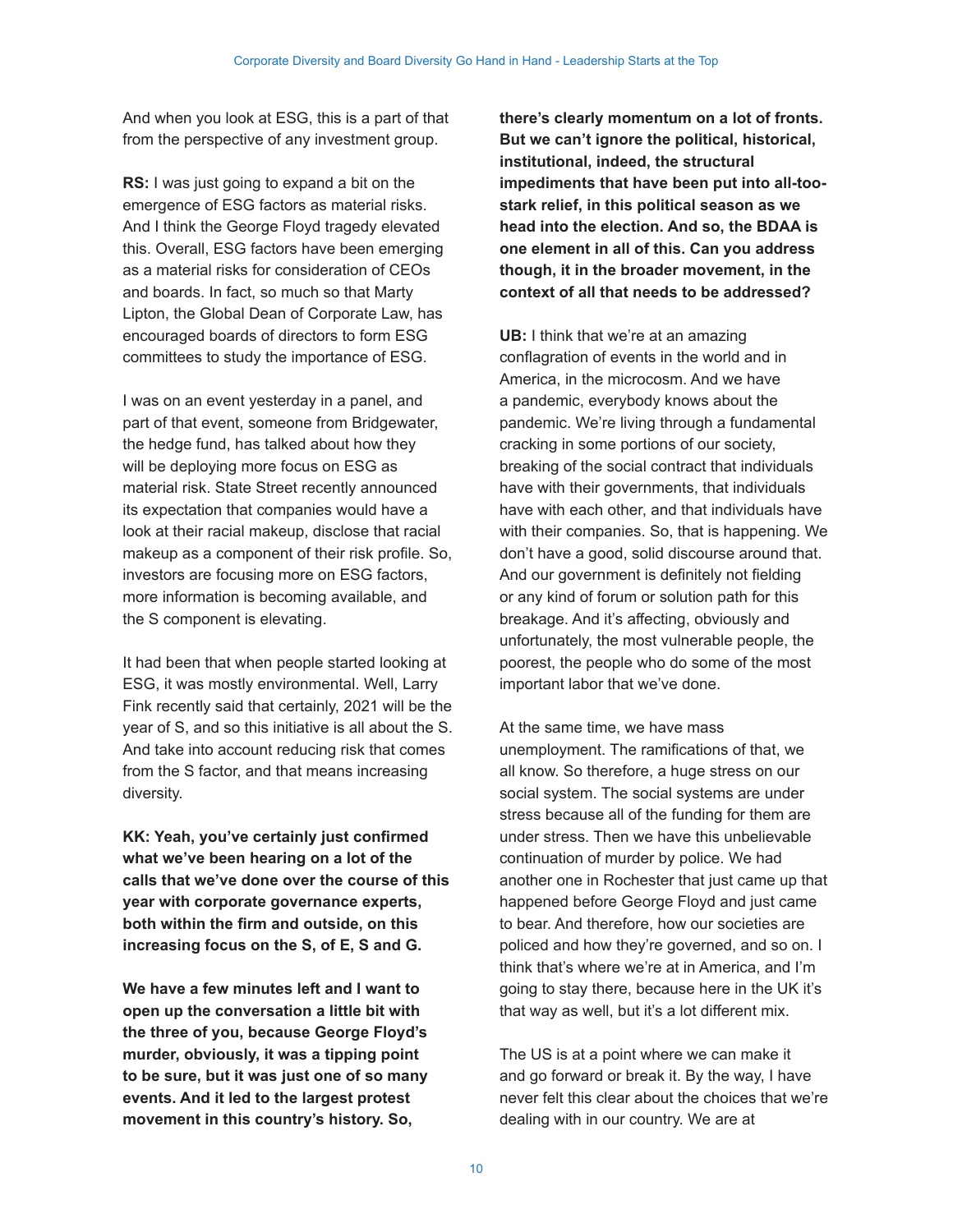a point that, if we don't change the discourse and then approach to how we integrate with each other as individuals, as companies and individuals, as companies and companies, as government, that we are going to have to lay forth a new way for keeping the peace, a new way for caring for our citizens, a new way of protecting ourselves if you are rich or have any privilege, because we have let loose, I think, a level of discomfort and unhappiness that has to be quelled somehow or the other.

I don't know how to answer it any other way, except for that I don't see this going back to let's kind of quiet this down a little bit, it'll blow over, like the other events have blown over. We're not there. We are definitely on a course for something big. And this election has a mass...think about what happens if, let's do both ifs, what happens if Donald Trump wins? Think about the city that you live in, particularly if you live in a city. What happens if Donald Trump loses? Think about the city the you live in. As businesses we have to not stick our heads in the sand and say somebody else is going to handle this for us.

We're going to have to pick a point of strength and engage for an active set of solutions in places where we probably didn't get involved before, or we didn't get really actively involved before. We're going to have to look at social structures, we're going to have to look at the not-for-profit arts-based institutions to figure out how we help them survive even more than we did before. We're going to have to look at policing in our communities and help some level of discourse around that that's useful. This idea that there's going to be this other group of people, the government people, who are going to take care of this I think is long gone. We are way down the path and I think too broken for that.

**CA:** There's probably not much to add to what Ursula just said, but the permission that's been given, I think we existed in a place where there was a very lightly placed veneer of political correctness and the permission for all of that to be gone and thrown out has created... and I will say because George Floyd's murder resonated beyond the US and resonated with those people that are protesting worldwide. If you think about it, protest is the voice of the unheard. If you were looking at all of this active protest, it's saying to everyone, something is very, very wrong in the way we exist, and it's bigger and broader than our day-to-day business activities. It's very much about our lives in general. The manner in which we attack this, the manner in which we go about trying to correct it, this is I think the most critical thing is that it cannot be something that is presumed to be the responsibility of one group of people or one set of people or another. We all have to work together to change where we currently are, to change the way in which policing is done, to change the way in which people are treated, to change the way in which we engage with each other, to change how corporate America has responsibility.

Everyone has an ownership here. It is not a Black problem. It is everyone's problem. If you are in the position where you think you don't have to think about it, what I'm looking for are people that are not just allies, but people that are accomplices, people that are going to step to the line and work to make this change with us. I think it's critical for everyone to understand that everyone has a role in it.

**RS:** Crystal, those are powerful words, and I want to go back to something that Ursula mentioned when she used the term social contract because it reminded me that we're about to celebrate the 50th anniversary of the first, what I would call, the first broken link in that whole social contract, otherwise known as Milton Friedman's Seminole opinion that he published in that article, "The Role of the Corporation," in which he said it was to maximize profits because this whole thing, this fits into the role of the corporation. That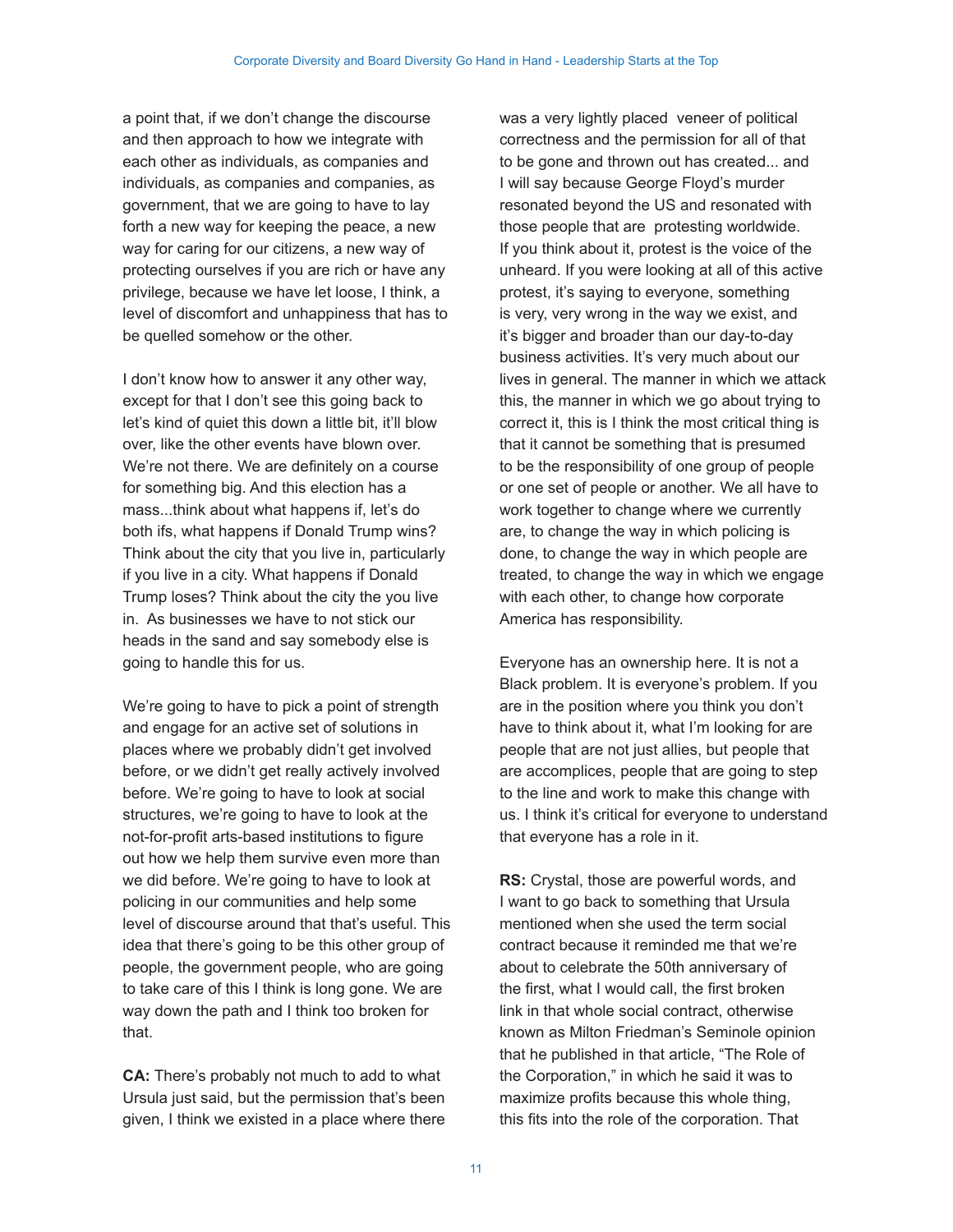article was followed by Lewis Powell's famous memo to the US Chamber of Commerce that contained a roadmap to a corporate takeover, I guess, of universities, media lobbying, et cetera, all around this concept of a very narrow view of the role of the corporation and to shareholder primacy.

I think the way things are moving today is a recognition that, the way of looking at things, that opinion, is a bit of a failure. You have entities like B Lab, which created the B Corporation, which essentially a recognition that, rather than just having implicit power of a board of directors to consider factors outside of very narrow shareholder primacy, what are the other factors? What about your employees, for example, or the environment and so forth? I see that there's a whole movement afoot, and as Ursula said, it's a tidal wave where we're really reevaluating this narrow view of corporations with blinders on that don't think about their role in society and it's being opened up a bit. By the way, it can be profitable because, again, as McKinsey said, the more racially diverse boards and senior management, the better performance. You may not have to give up very much, other than exclusivity.